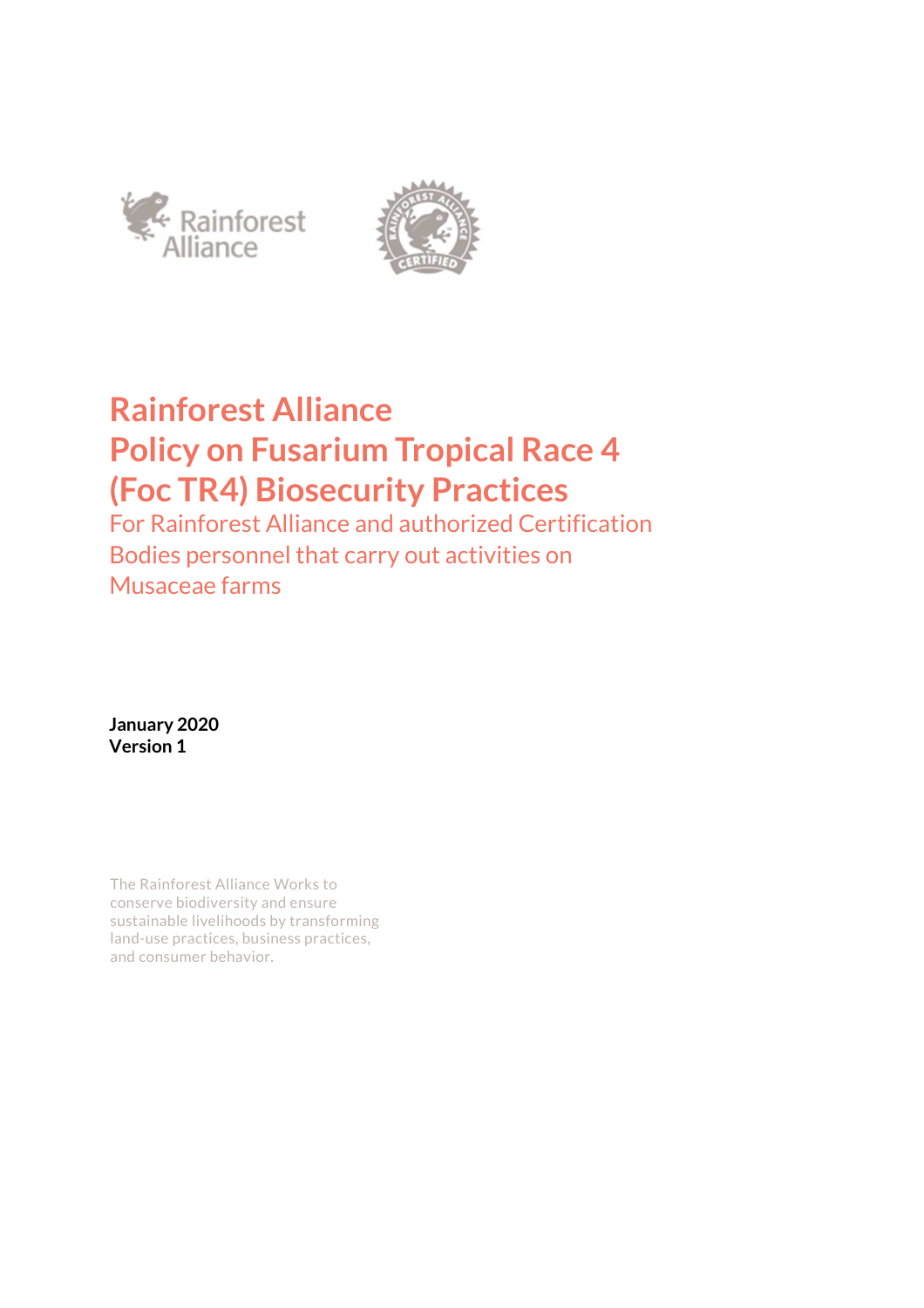

#### More information?

Rainforest Alliance is a growing network of people who are inspired and committed to working together to achieve our mission of conserving biodiversity and ensuring sustainable livelihoods. For more information about Rainforest Alliance, visit our website: http://www.rainforest-alliance.org or contact info@ra.org

### Translation Disclaimer

Translation accuracy of any Rainforest Alliance sustainable agriculture certification program document into languages other than English is not guaranteed nor implied. Any question related to the accuracy of the information contained in the translation, refer to the English official version. Any discrepancies or differences created in the translation are not binding and have no effect for auditing or certification purposes.

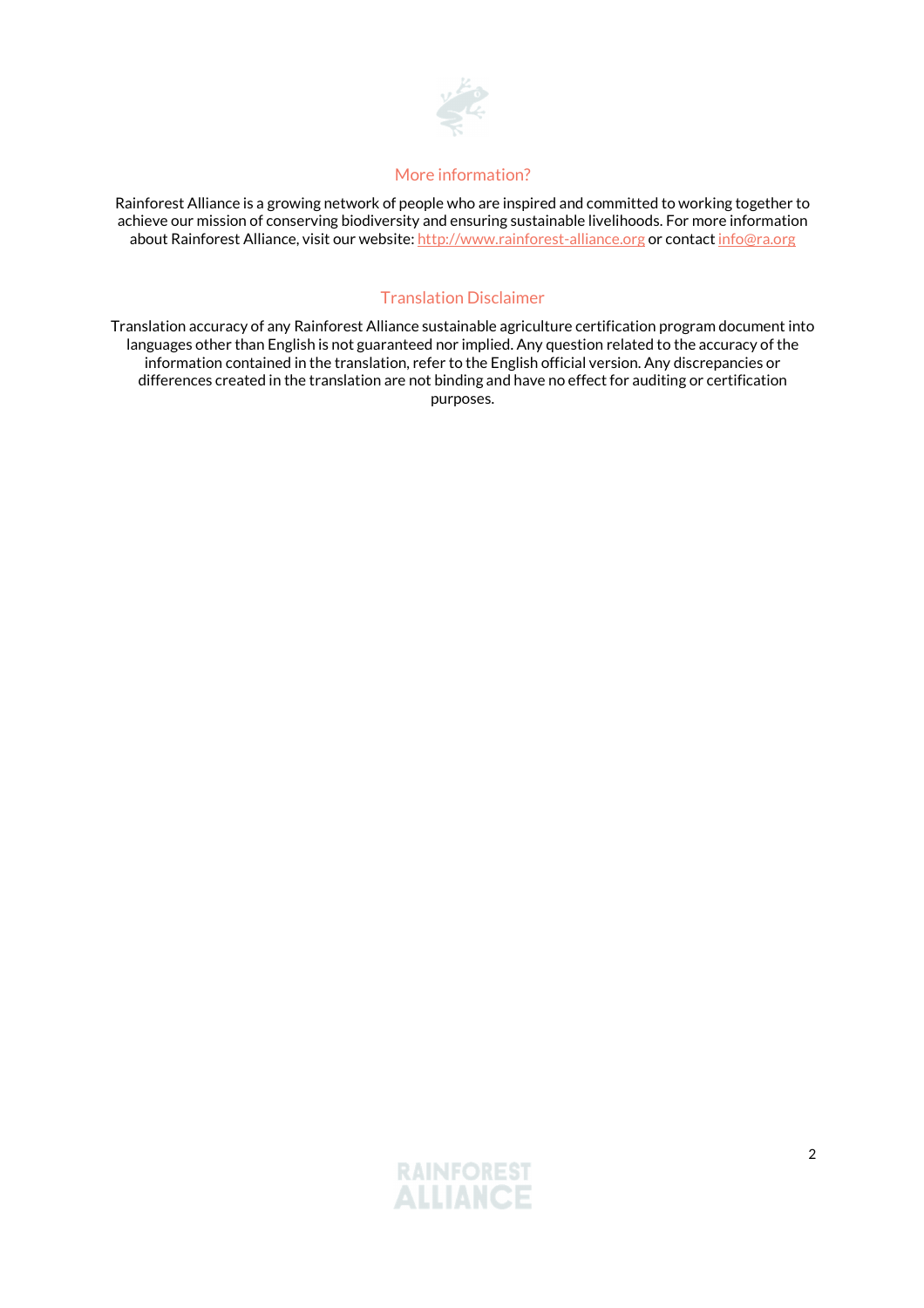

# **POLICY**

| <b>Issue Date:</b>                                                                                                                                     | <b>Binding date:</b> | <b>Expiration date:</b>               | <b>Replaces:</b> |
|--------------------------------------------------------------------------------------------------------------------------------------------------------|----------------------|---------------------------------------|------------------|
| Jan 29th, 2020                                                                                                                                         | Immediately          | Until further notice                  | N/A              |
| Developed by:                                                                                                                                          |                      | <b>Approved by:</b>                   |                  |
| <b>S&amp;A Senior Officer</b>                                                                                                                          |                      | <b>S&amp;A Director</b>               |                  |
| Linked to (name of documents):                                                                                                                         |                      | Reference criterion or clause number: |                  |
| Rules for planning and conducting audits v.1                                                                                                           |                      | Section 6. Audit execution            |                  |
| This policy is applicable to:                                                                                                                          |                      | <b>Audit types:</b>                   |                  |
| Rainforest Alliance and authorized Certification Bodies<br>personnel (or anyone acting on their behalf) that carry out<br>activities on Musaceae farms |                      | All                                   |                  |
| Crops:                                                                                                                                                 |                      | <b>Regions:</b>                       |                  |
| Musaceae                                                                                                                                               |                      | Global                                |                  |

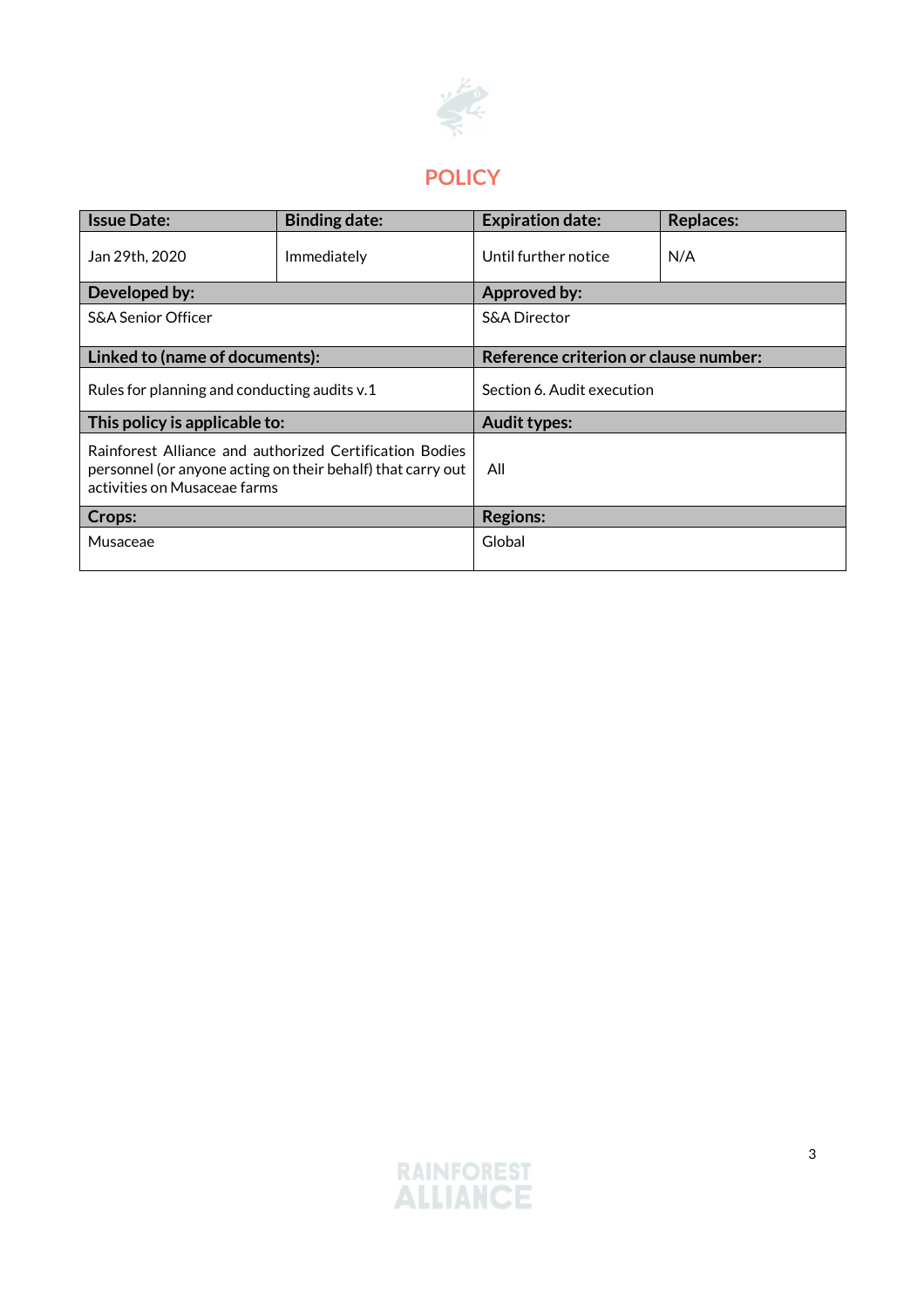

## **1. INTRODUCTION**

From the smallholder gardens in Asia-Pacific and Africa's Great Lakes Region to the green revolution styled plantations in Latin America, bananas represent a steady source of income and nutritious food to millions of people.

The Rainforest Alliance shares the global concern raised by the spread of the disease caused by the soil-borne fungus Fusarium oxysporum f. sp. cubense Tropical race four (Foc TR4).

Foc TR4 is considered as the world's greatest threat to banana production. Once present, the disease cannot be controlled by common chemical or cultural management practices. Available methods for disease containment are not fully efficient, and alternative options are still at the evaluation stage.

In response to this emergency the Rainforest Alliance developed a comprehensive response plan that builds on four main pillars:

- Adhere and follow regional protocols such as those laid out by OIRSA, and other Regional and International Stakeholders including the Food and Agriculture Organization that support the different phases for Foc TR4 prevention and control;
- Require compliance by Rainforest Alliance Certified operations to national Foc TR4 prevention and control measures, and other related legal frameworks developed by national phytosanitary agencies and regulatory entities;
- Promote the use of biosecurity practices for Foc TR4 prevention and control through integrated pest management and productivity plans in all our Rainforest Alliance Certified operations as per the Sustainable Agriculture Standard (SAS);
- Join forces with public and private sectors to disseminate the required know-how, and support field implementation activities that enhance Foc TR4 prevention and control measures.

Additionally, the Rainforest Alliance and authorized Certification Bodies personnel (or anyone acting on their behalf) that carry out activities on Musaceae farms worldwide, know and implement the biosecurity practices for Foc TR4 prevention, as established in this document.

## **2. POLICY - FOC TR4 BIOSECURITY PRACTICES**

2.1. In countries where Foc TR4 has not been confirmed, the personnel:

- a. Understand and comply with the mandatory regional and national protocols that support the Foc TR4 prevention and control;
- b. Comply with the guidelines established by the farm;
- c. Use the equipment provided by the farm correctly;
- d. Clean and disinfect their shoes;
- e. Limit the movement within the plantation to the strictly necessary, using vehicles from the farm or operation to visit;
- f. Limit contact with crops or plant material; and
- g. Do not collect, receive, or transport soil or plants, or parts of plants, of any genus or species.